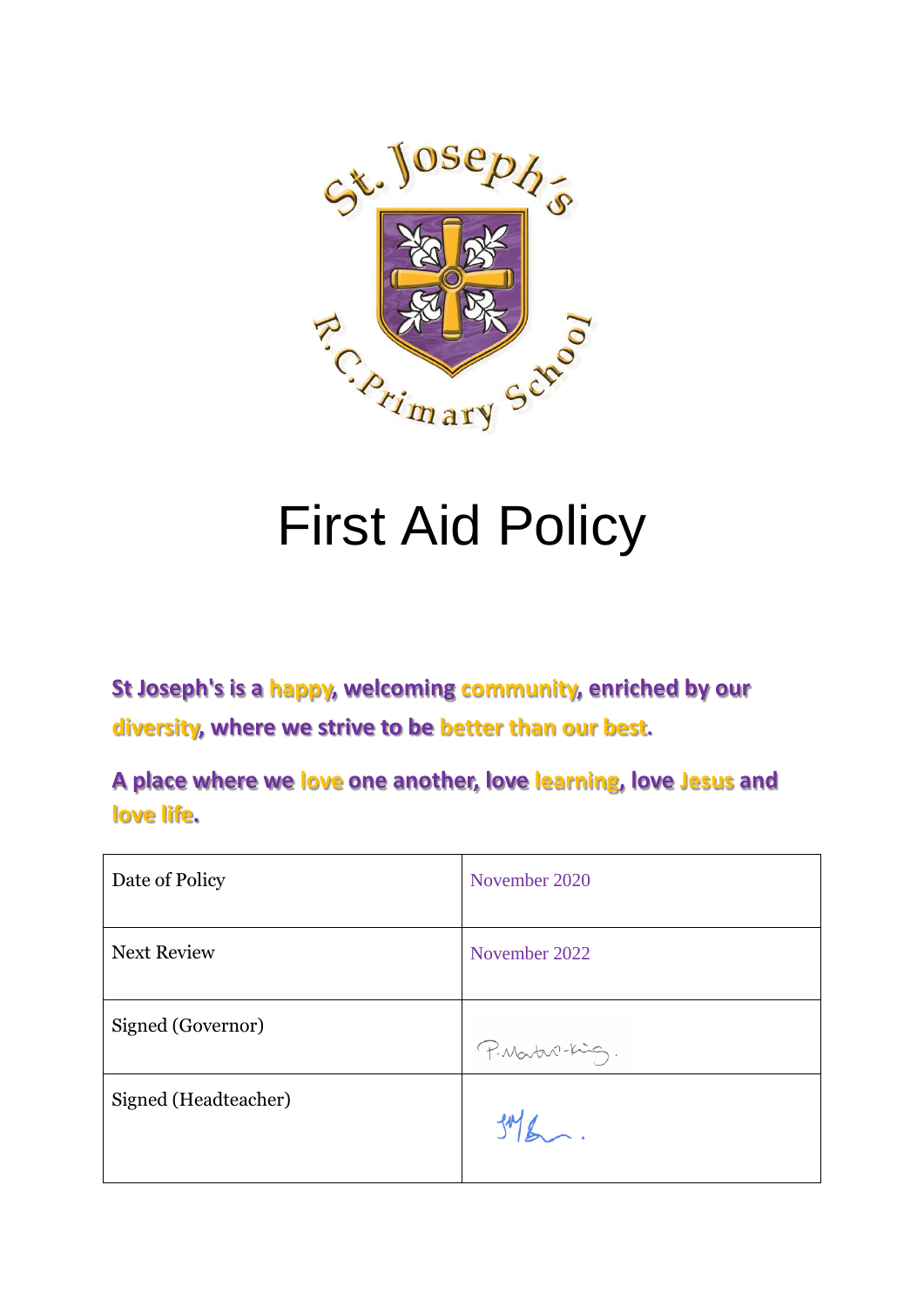# **Introduction**

The First Aid Procedure at St Joseph's has been prepared with regard to the DfEE Guidance on First Aid for Schools. It is in operation to ensure that every pupil, member of staff and visitors will be well looked after in the event of an accident, no matter how minor or major.

It is emphasised that the **team** consists of **qualified First Aiders** and **not** trained doctors or nurses.

In the event of an accident all members of the school community should be aware of the support available and the procedures available to activate this.

#### **First Aiders will:**

- Ensure that their qualification is always up to date
- Ensure that first aid cover is available throughout the working hours of the school week
- Always attend a casualty when requested to do so and treat the casualty to the best of their ability in the safest way possible. This includes wearing gloves where any loss of blood or body fluid is evident, calling for help from other First Aiders or Emergency Services
- Help fellow First Aiders at an accident and provide support during the aftermath
- Act as a person who can be relied upon to help when the need arises
- Ensure that their portable first aid kits are adequately stocked and always to hand
- Advise that **any** casualty who has sustained a significant head injury is seen by professionals at the hospital, either by sending them directly to hospital or by asking parents to pick up a child to take them to hospital. Parents must be contacted promptly.
- Ensure that a child who is sent to hospital by ambulance is either:
- Accompanied in the ambulance at the request of the paramedics
- Followed to hospital by a member of staff to act in loco parentis if a relative cannot be contacted
- Met at hospital by a relative
- The First Aider need not be the member of staff to accompany the casualty to hospital, however, an appropriate person should be sent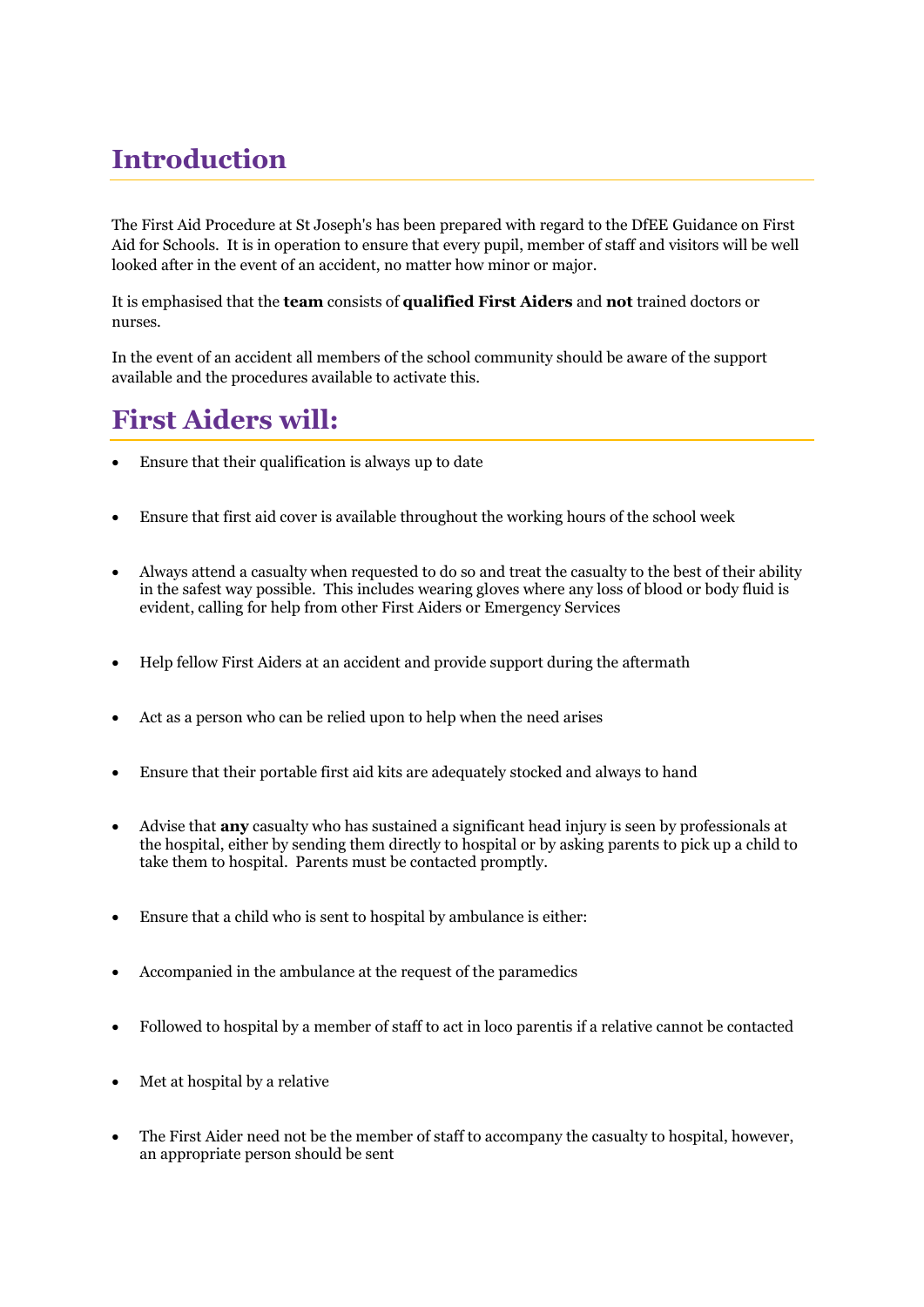- Keep a record of each pupil attended to, the nature of the injury and any relevant treatment given. This must also be recorded on a note sent home to parents
- Ensure that everything is cleared away, using gloves, and all waste is disposed of in the medical bin. Any bloodstains on the ground must be washed away thoroughly. No contaminated or used items should be left lying around

## **The Governing Body will:**

• Provide adequate First Aid cover

#### **Headteacher and Senior Management will:**

- Inform all staff of the first aid arrangements. This should include the location of equipment, facilities and first aid personnel, and the procedures for monitoring and reviewing the schools first aid needs
- Ensure that they always obtain the history relating to a pupil not feeling well, particularly in the cases of headaches, to ensure that no injury has caused the pupil to feel unwell
- Ensure that in the event that an injury has caused a problem, the pupil **must** be referred to a First Aider for examination
- At the start of each academic year, provide the first aid team with a list of students who are known to be asthmatic, anaphylactic, diabetic, epileptic or have any other serious illness
- Have a file of up to date medical consent forms for every student in each year and ensure that these are readily available for staff responsible for school trips/outings

### **Teachers will:**

- Familiarise themselves with the first aid procedures in operation and ensure that they know who the current First Aiders are
- Never move a casualty until they have been assessed by a qualified First Aider unless the casualty is in immediate danger
- Send for help to Reception as soon as possible either by person or telephone, ensuring that the messenger knows the precise location of the casualty. Where possible, confirmation that the message has been received must be obtained
- Reassure, but never treat, a casualty unless staff are in possession of a valid Emergency Aid in Schools Certificate or know the current procedures; such staff can obviously start emergency aid until a First Aider arrives at the scene or instigate simple airway measures if clearly needed.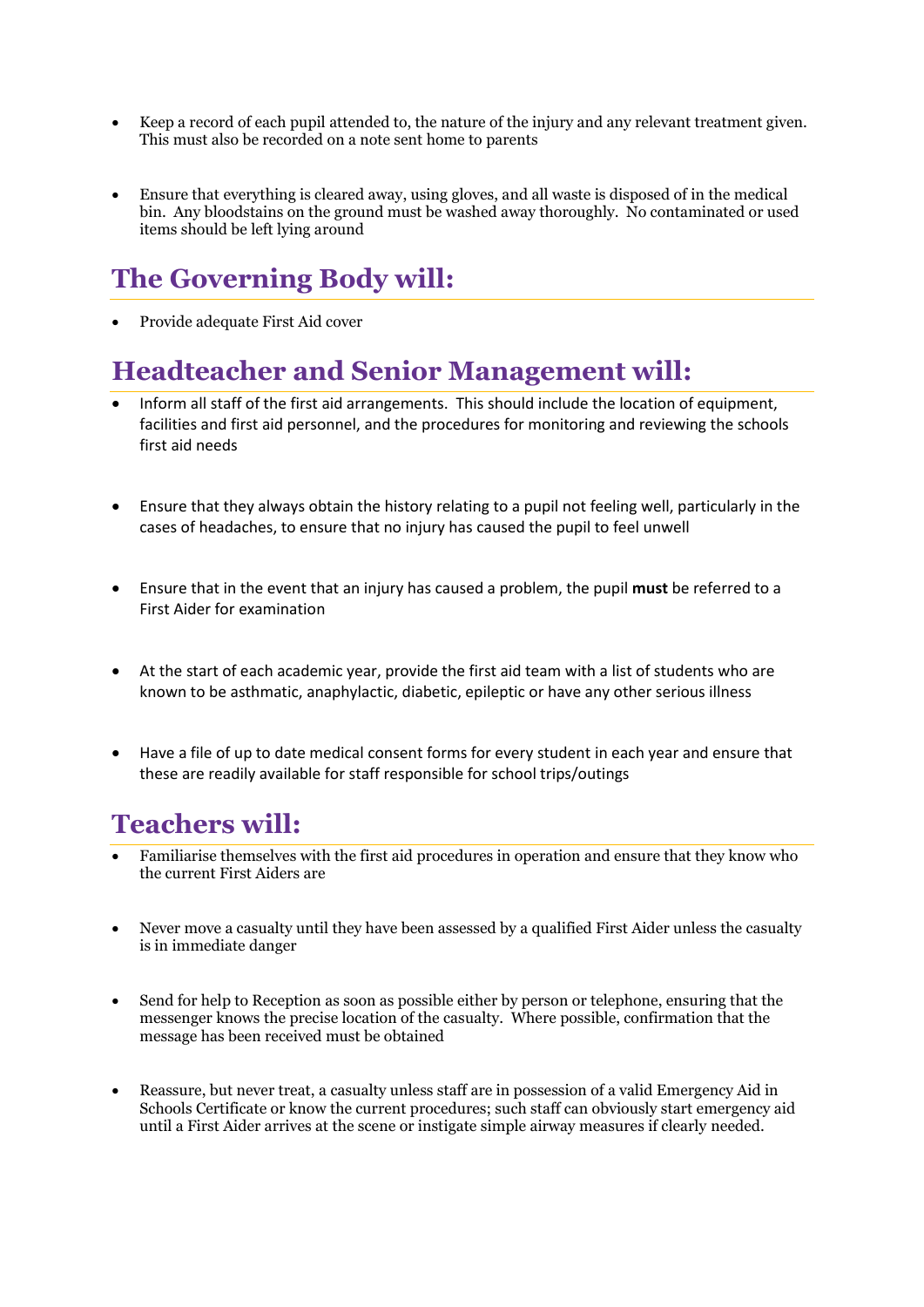- Teachers are expected to use their best endeavours at all times, particularly in emergencies, to secure the welfare of the pupils at the school. In general, the consequences of taking no action are likely to be more serious than those of trying to assist in an emergency.
- Send a pupil who has minor injuries to Reception if they are able to walk where a First Aider will see them; this pupil should be accompanied
- Monitor a pupil who feels generally `unwell' and send them home if appropriate. They should not be sent to a First Aider
- Ensure that they have a current medical consent form for every pupil that they take out on a school trip which indicates any specific conditions or medications of which they should be aware
- Have regard to personal safety

#### **Office staff will:**

- Call for a qualified First Aider, unless they are one themselves, to treat any injured pupil
- Support the First Aiders in calling for an ambulance or contacting relatives
- Inform the class teacher of any pupil feeling unwell
- **NOT** administer paracetamol or other medications

#### **Record Keeping**

- Records will be kept for twenty five years
- First aiders should record information on the appropriate form including
	- the date, time and place of incident
	- the name (and class) of the injured person
	- details of the injury and what first aid was given
	- what happened to the person immediately afterwards e.g. went home, back to class, parents called to take to hospital